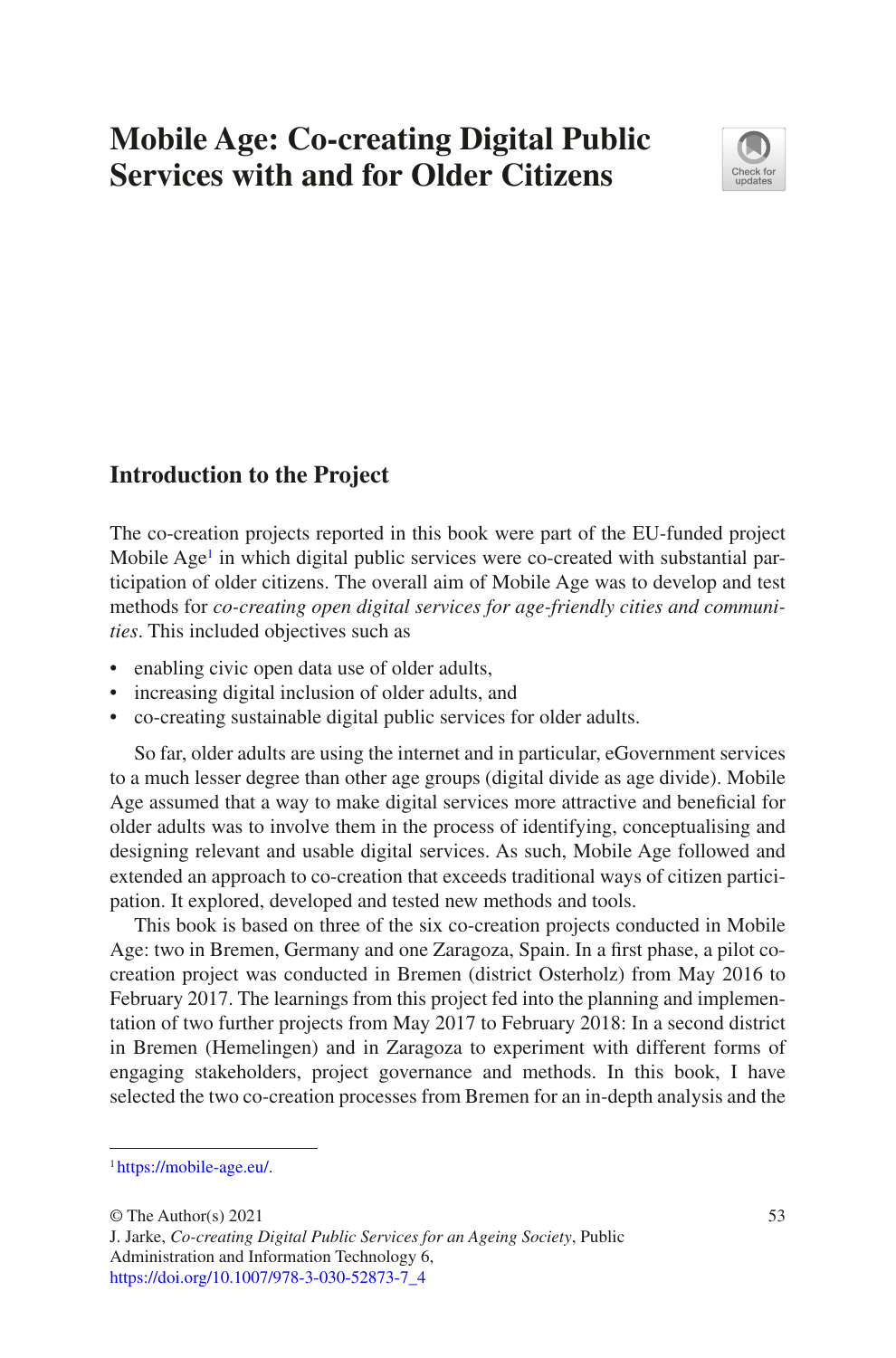co-creation process from Zaragoza as a comparative case. The reason is that both, Bremen and Zaragoza, had a focus on information services concerning the neighbourhood in urban settings by relating to policy objectives such as age-friendly cities and communities. The projects ran over a similar length of time while following different governance structures, engagement strategies and co-creation methods. There is hence enough commonality and difference to provide a meaningful comparison between the three projects in relation to the sharing of control and expertise as well as the enabling of change.

## **A Framework for Co-creation**

A co-creation project can be roughly split into four phases (1) a planning phase in which a *problem focus* of the project is determined; (2) a phase in which the problem area is explored and co-creators decide on a joint *problem definition* and articulate a value proposition; (3) a phase that develops and evaluates *possible solutions*; and (4) the post-project phase in which the service runs (Fig. [1\)](#page-1-0). The chapters that report on our co-creation projects in Bremen and Zaragoza are concerned with the second phase (find the right problem) and third phase (find the right solution). Because of the logic of funded research projects, much of the planning had to be done prior to the project start for the funding proposal (see also Bischof & Jarke, forthcoming). In a first attempt to receive project funding, we left the planning deliberately open in order to increase the scope for action in the co-creation projects. This was however rejected by the funding agency because proposals needed to be very specific on how and why they would spend taxpayer money. In the project proposal that received funding, we provided a frame for the problem focus, the problem definition itself was co-created with older adults, social care service providers and local governments during the co-creation projects. The running of the service also lies outside of the scope of a funded research project. However, we allowed ample time to ensure the sustainability of the services developed. For now,

<span id="page-1-0"></span>

**Fig. 1** Four phases of a co-creation project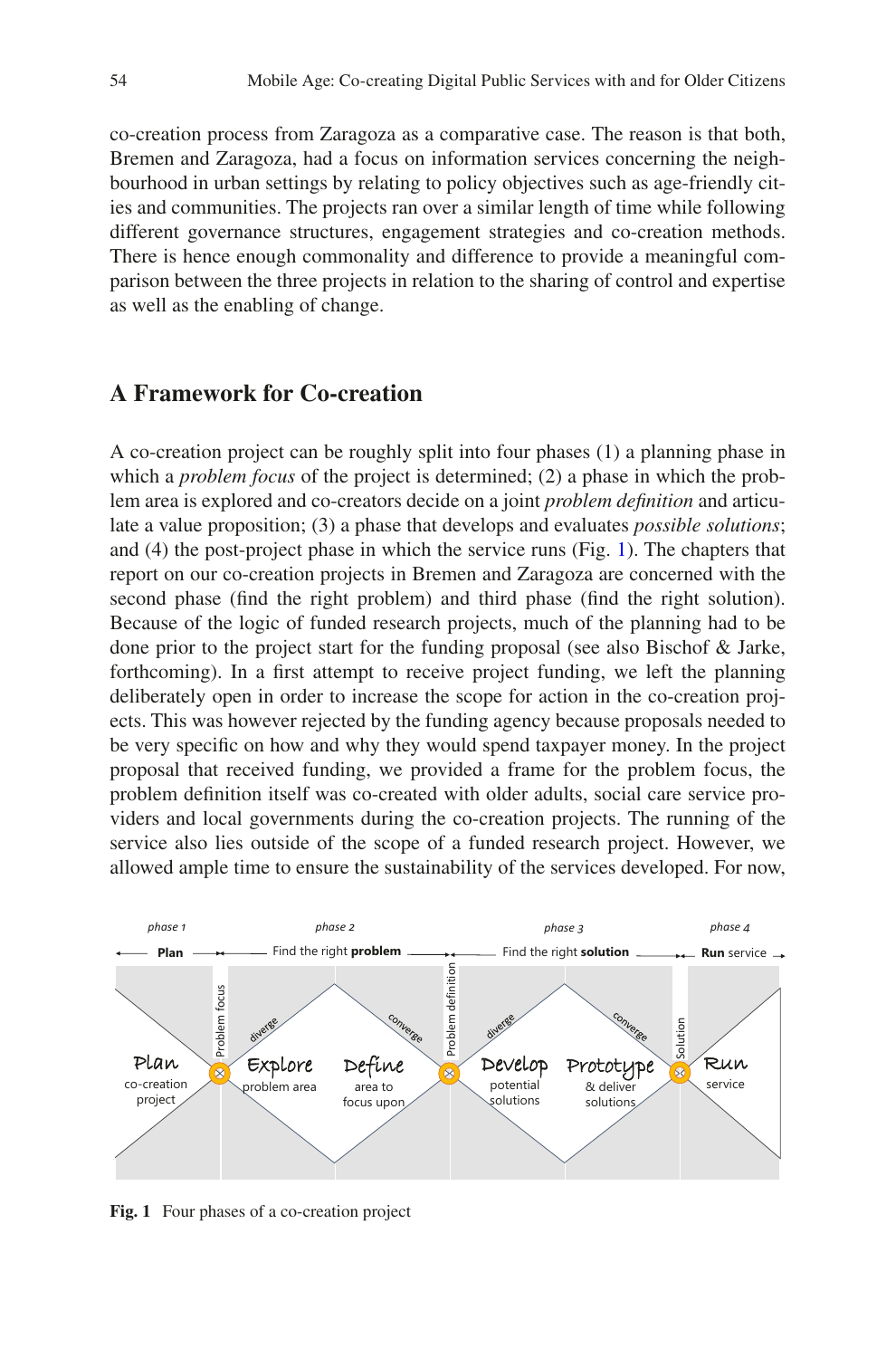<span id="page-2-0"></span>

**Fig. 2** Adapted business model canvas to describe co-creation process and output

I outline the results of the first phase (the problem focus) as this had implications for the choice and adaptation of methods in the subsequent phases.

When considering and planning a co-creation project (*phase 1*) there are a number of aspects to consider which frame and determine the project. Similar to a business model canvas one can depict the key dimensions of a co-creation project in a canvas (see Fig. [2](#page-2-0)). Initially, there needs to be a general idea about the *problem focus* and *target audience*. As the co-creation project proceeds the problem focus will become more refined *(phase 2—find the right problem)* and a solution is being developed (*phase 3*—find the right solution). This process is at the heart of cocreation and shaped by those engaged from the target audience and by *key partners*. The role that co-creators assume in a co-creation project depends on the *relationship* they have to the problem area and their willingness and ability to become engaged. Another relevant aspect are the *communication and engagement channels* (e.g. how citizens are approached and recruited to the co-creation project; how the service will be delivered). In addition, it is important to consider the *existing resources* (e.g. of a neighbourhood) that may support a service and what *kind of activities* are suitable and required in order to engage with the target audience and key partners in a meaningful and targeted way. For the sustainability and maintenance of the proposed solution (*phase 4*), the *revenue streams* and *cost structure* need to be evaluated.

These aspects are described in more detailed in the following. I will start with the *problem focus* of Mobile Age and detail the specific foci of Bremen and Zaragoza. Subsequently the *target audiences* and *key partners* are described. I provide a summary of *key resources* and subsequently refine the *problem definitions & value propositions*. This includes a summary of the *solution*: output, outcome and sustainability of the co-created services. Finally, *key activities* are reviewed considering how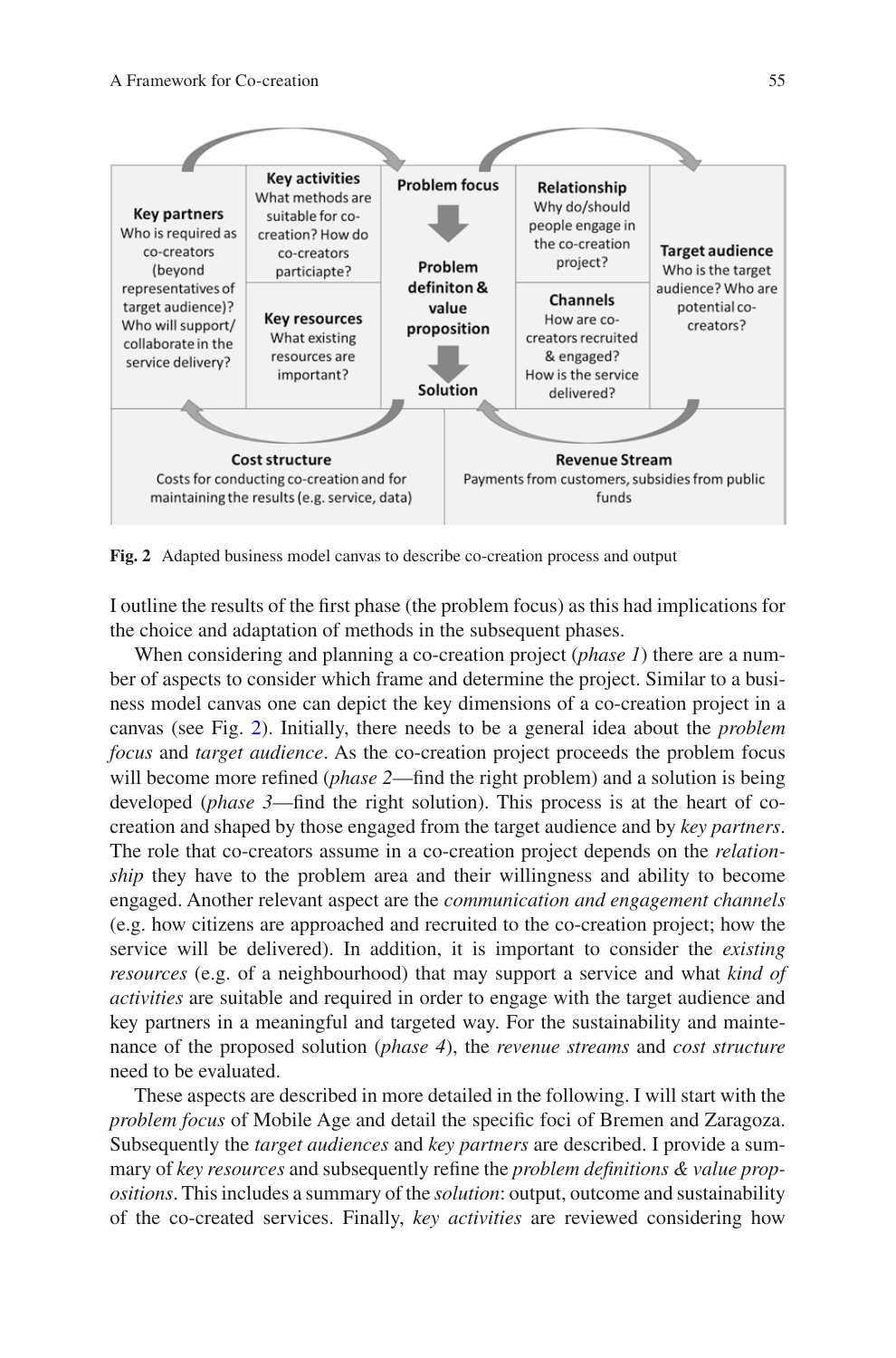methods from e.g. co-production, co-design and civic open data use may be adopted to suit the needs of our co-creation projects. The chapter concludes with a summary of the Mobile Age co-creation methodology.

## **Problem Focus**

One of the basic assumptions of Mobile Age was that if digital services are more relevant to older adults and more user-friendly, they may raise interest in and use of digital public services (even for those with little or no digital skills). The corresponding term in the digital agendas of the European Commission and EU Member States is "e-inclusion". The main reason for political action in the field of e-inclusion is the risk of excluding those citizens that are not digitally literate and do not use digital media. In other words e-exclusion increases social exclusion. Thus, social inclusion and e-inclusion were two mutually depending policy aims of the Mobile Age project and the co-creation processes. The co-creation processes described in this book focused in particular on "social participation" (Bremen) and "a safe and accessible city for older citizens" (Zaragoza).

## *Problem Focus: Social Participation (Bremen)*

Social participation is a societal (or political) goal that aims to enable any person no matter what age—to participate in the social, political, economic and cultural life (Naegele, Olbermann, & Kuhlmann, 2016). It hence links to the promotion of citizens' empowerment and participation (as individuals, as groups or communities). Factors that may hinder the social participation of people are a "combination of linked problems such as unemployment, poor skills, low incomes, poor housing, high crime, poor health and family breakdown" (Lyons & Huegler, 2013).

While there are several policy-related measures on the macro-level aiming at social participation (e.g. social policies, labour market reforms), the focus of Mobile Age was on the meso-level (neighbourhoods & districts) and micro-level (individual & families). On an individual level, social participation may be understood as participation in (Naegele et al., 2016, p. 45):

- *economic* (participation in work life, sufficient financial funds and right to make decisions);
- *political* (participation, civic engagement, possibility for decision making);
- *cultural* (access to cultural life and related education);
- *social* (informal and personal integration in primary networks such as family, friends and social activities in society;
- *socio spatial* (relationship and bond with respective living environment: happiness, identity, bonding).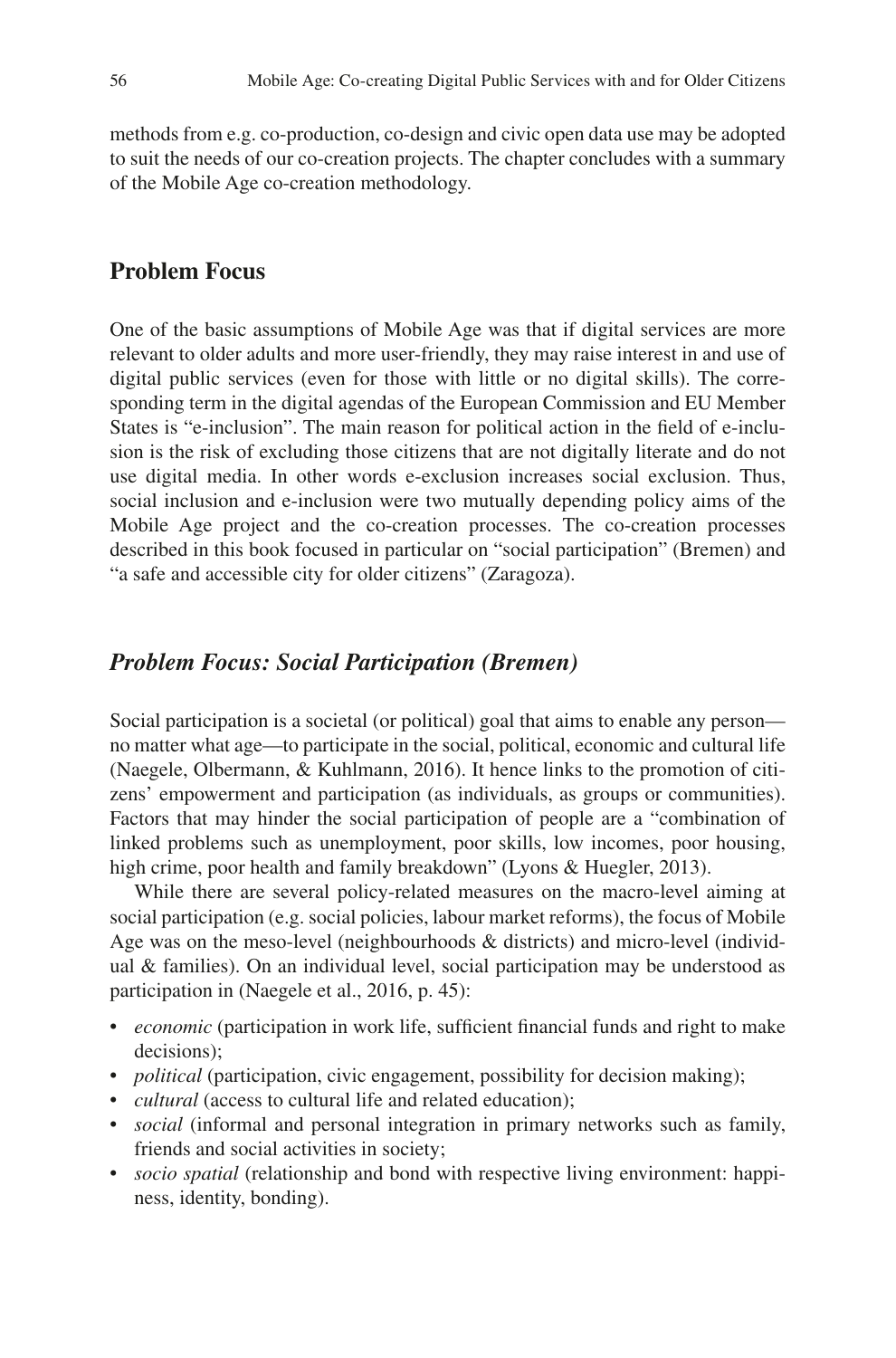The British ELSA report proposes the term "social detachment" to measure the disadvantage on six indicators of social participation: (1) contacts with other people, (2) social support, (3) civic/political involvement, (4) participation in culture, (5) participation in recreational activities/hobbies and (6) participation in leisure (Banks, Breeze, Lessof, & Nazroo, 2008; Tomaszewski & Barnes, n.d.). In this perspective, improving social participation is meant to be achieved by strengthening social capital and circumventing social detachment through appropriate neighbourhood development. The neighbourhood not only affects outcomes such as education, employment and health, but also the opportunities for building social capital (Atkinson & Kintrea, 2000). Enabling older adults to remain in their communities and neighbourhoods allows them (1) to connect and interact with other locals and to be part of a "safety net of people who look out for you and would come if something was wrong", and (2) know "where specific resources (e.g. health services and shops) are and how they work" (Wiles, Leibing, Guberman, Reeve, & Allen, 2012).

The study conducted by Wiles et al. characterises "ageing in place" by the positive perceptions of older adults as a sense of attachment and social connection, a sense of security and familiarity and a sense of identity, linked to independence and autonomy. In the WHO framework, social participation is an issue of neighbourhood development in terms of public infrastructure, the availability and quality of local institutions and services in each of the action areas. To assist older adults to remain in their communities and neighbourhoods with some level of independence, rather than in residential care homes, requires to consider not only their immediate housing options but also "transportation, recreational opportunities, and amenities that facilitate physical activity, social interaction, cultural engagement, and ongoing education" (Wiles et al., 2012).

Hence, neighbourhoods play a central role for social participation/inclusion as social exclusion is often concentrated in certain neighbourhoods of a city or region (Ellen & Turner, 1997; Pickett & Pearl, 2001). Some European governments (e.g. Germany, UK) fund so-called neighbourhood managers in deprived communities who among other things collect:

- Evidence of residents' identified needs and priorities, and
- Evidence of the quality, level and performance of local public services and any gaps in provision or issues with performance.

They are also called "pathfinders", as one of their functions is to give evidencebased recommendations to local government which services in their neighbourhoods are missing or are of poor quality in order to improve social cohesion and combat poverty. A British evaluation report found that from the experience of neighbourhood management pathfinders it has become clear that

[...] baseline information at neighbourhood level is not always available, or not very accessible […] improving information about levels of service and service expenditure at neighbourhood level continues to be a challenge (The National Evaluation of the Pathfinder Programme, 2006, p. 14).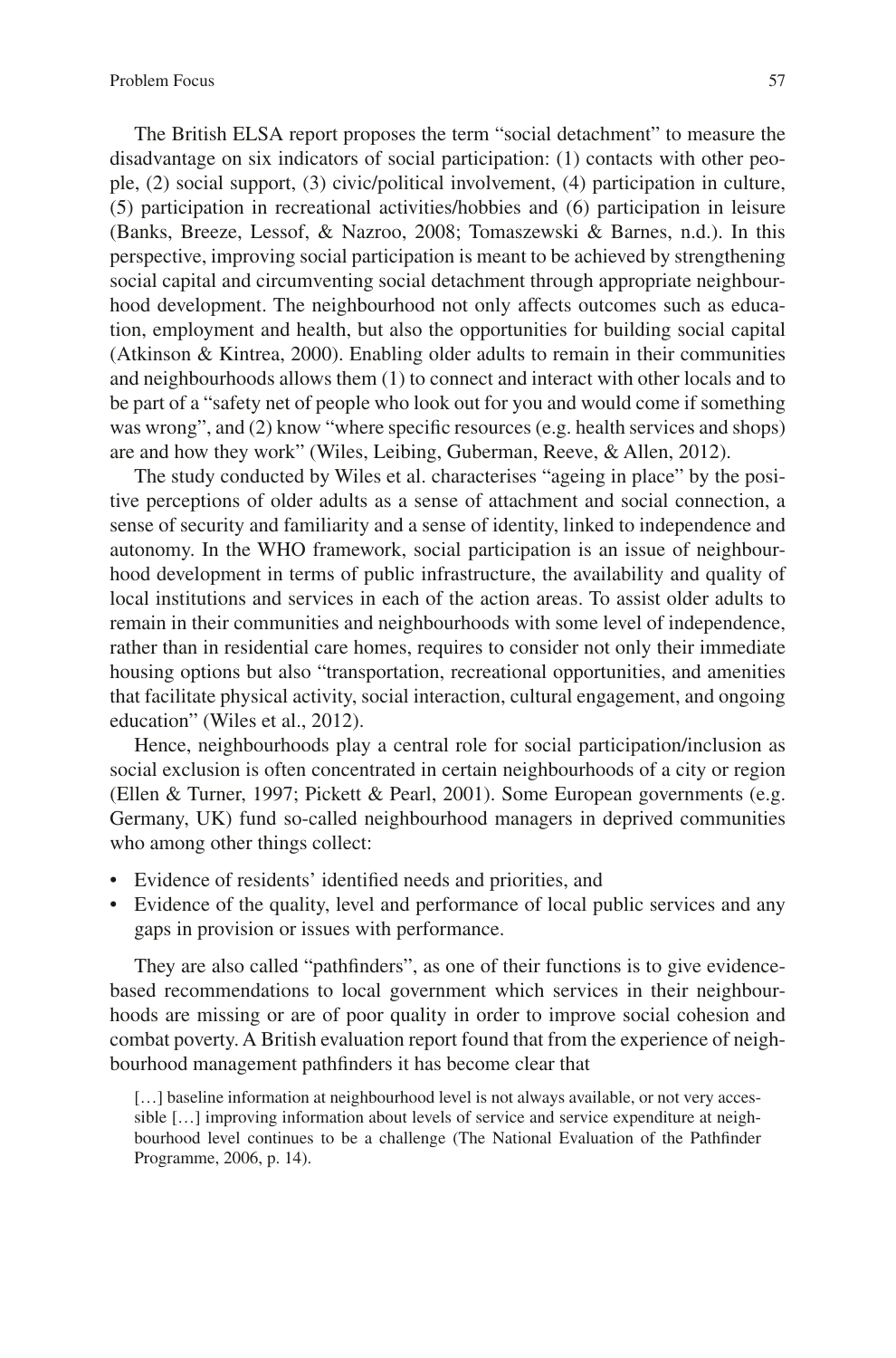Social participation can hence be understood as an interplay between the resources of a neighbourhood and the resources of older people living there. People with low social and cultural capital, little financial resources and poor health will use the local resources to a lesser degree and participate less in (public) social life. If there is a lack of services and facilities in a neighbourhood even a high degree of personal resources does not lead to high a degree of social participation. Appropriate information about the available resources in a neighbourhood can have a positive effect on social inclusion, if it meets the media habits and abilities of the target audience.

## *Problem Focus: Safe and Accessible City for Older Citizens (Zaragoza)*

In Zaragoza, the problem focus was specifically on a safe and accessible city for older citizens. The rationale for Zaragoza's problem focus was linked to the idea of "ageing in place" and the importance of neighbourhood for older residents as described for Bremen. It was also linked to Zaragoza's strategic policy objectives of becoming a WHO age-friendly city.

On March 27, 2009, the City Council unanimously approved the integration of Zaragoza into the WHO Global Age-Friendly Cities and Communities Network (GNAFCC). In March 2011, the accession to the network was formalised, with Zaragoza being the second Spanish city to be included. In a first phase of work, a "participatory diagnosis process" about high-impact areas was carried out using a methodology established in accordance with the Vancouver Protocol (Investigation-Participation-Action). This diagnosis (or baseline report) included quantitative and qualitative research on the city, taking into account the eight different WHO areas. In the process, the city government collected information on every aspect of the city affecting older adults, and subsequently conducted focus groups with older citizens to seek their opinion on this information. The mechanisms and areas of participation of senior citizens in the process were defined in order to develop a diagnosis that would allow to measure the age-friendliness of the city with older people involving the participants in the analysis process and improvement proposals regarding programs, services and characteristics of the city for its older residents and to generate a series of proposals that would allow a plan of action adapted to the needs and demands of older citizens.

The development of the first phase of action generated a diagnostic document of the city, which not only evaluated its age-friendliness, but also analysed in each of the areas defined in the Vancouver Protocol the strengths and weaknesses in the opinion of its older residents, in addition to proposing improvement actions.

This information allowed the development of 25 proposals, with different levels of detail. These proposals informed an Action Plan. One of the projects in this Action Plan concerned "Walk and discover a safe and accessible city", relating to the articulated needs of older adults to increase security and accessibility in the city.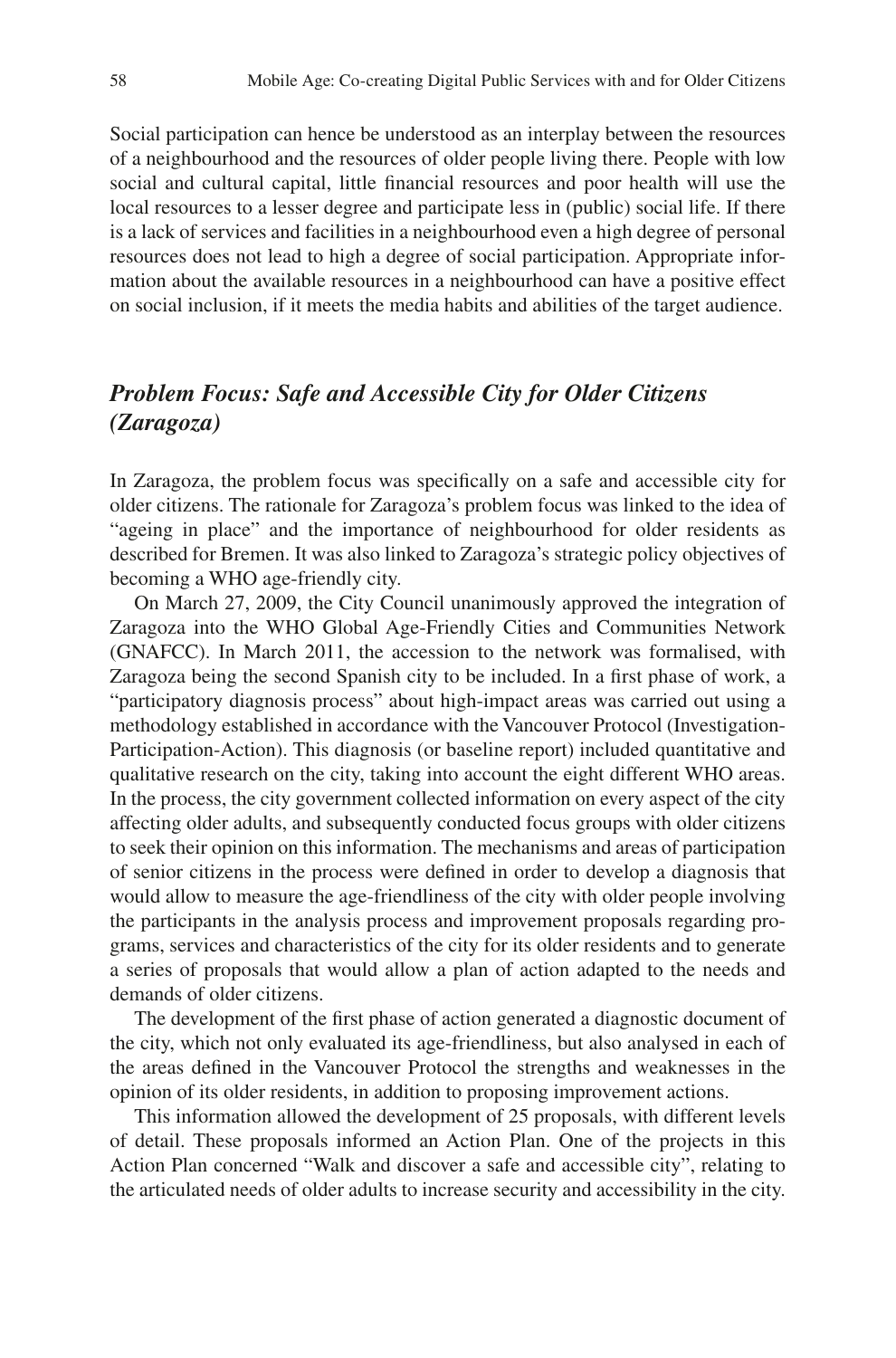Participants in focus groups proposed the co-creation of "age-friendly routes" which could be digitised and accessed through the City Council's web page. An age-friendly route was defined as follows:

- *The route is frequently used*: Co-creators need to identify a route that older residents use routinely and often in their daily life in the neighbourhood. The Senior Citizens Centre of the district was taken as a point of reference.
- *The route is safe and accessible*: Co-creators need to identify and assess aspects that make routes safe/unsafe and accessible/inaccessible.

### **Target Audiences and Key Partners**

At the start of the Mobile Age project, the target audience was defined as older adults (>60). In chapter "Ageing Societies and Technological Innovation", I argued that even though older adults are not a homogeneous group and differ for example with regard to their personal resources (e.g. social capital, financial resources), aspirations and abilities, it does make sense to group them as a "target audience" of public services—based on life events—and of digital public services—based on their birth-cohort shared experiences with (media) technologies.

A digital application on its own cannot solve social problems. As discussed in chapter "Ageing Societies and Technological Innovation", the striving to "fix" social problems through technology, produces its own manifestations of these "problems" (e.g. old age as problem that needs to be fixed). Rather, a digital information service can only complement and inform about existing (neighbourhood) resources and/or support local service providers in their service provision. *Hence, the target audience of a digital information service, mainly includes those older adults who are also targeted by the resources it provides information about.* People in their Fourth Age (Laslett, 1987, 1991) can benefit from neighbourhood-related digital information services when *intermediaries* (such as family and service providers) are considered as well. For example in the case of Bremen, neighbourhood managers, as well as community managers and social care service providers can use digital information services in the communication with older adults. Apart from older adults as co-creators broadly representing the target audience, other *key partners* had to be involved in order to develop a service, which is comprehensive, sustainable and embedded in the neighbourhood.

The roles as depicted in Fig. [3](#page-7-0) are partly overlapping. *Intermediaries* serve as *information brokers* and provide information about services, events and resources in digital or printed form to different groups of older adults. They may be professional neighbourhood managers, social workers in the field of elderly care or volunteers in community building, editors of community newsletters or city web portals, but also family members and acquaintances. In addition to older adults, intermediaries are the second target audience and user group of the services to be developed (as it should support their daily work). Considering the digital divide, they play an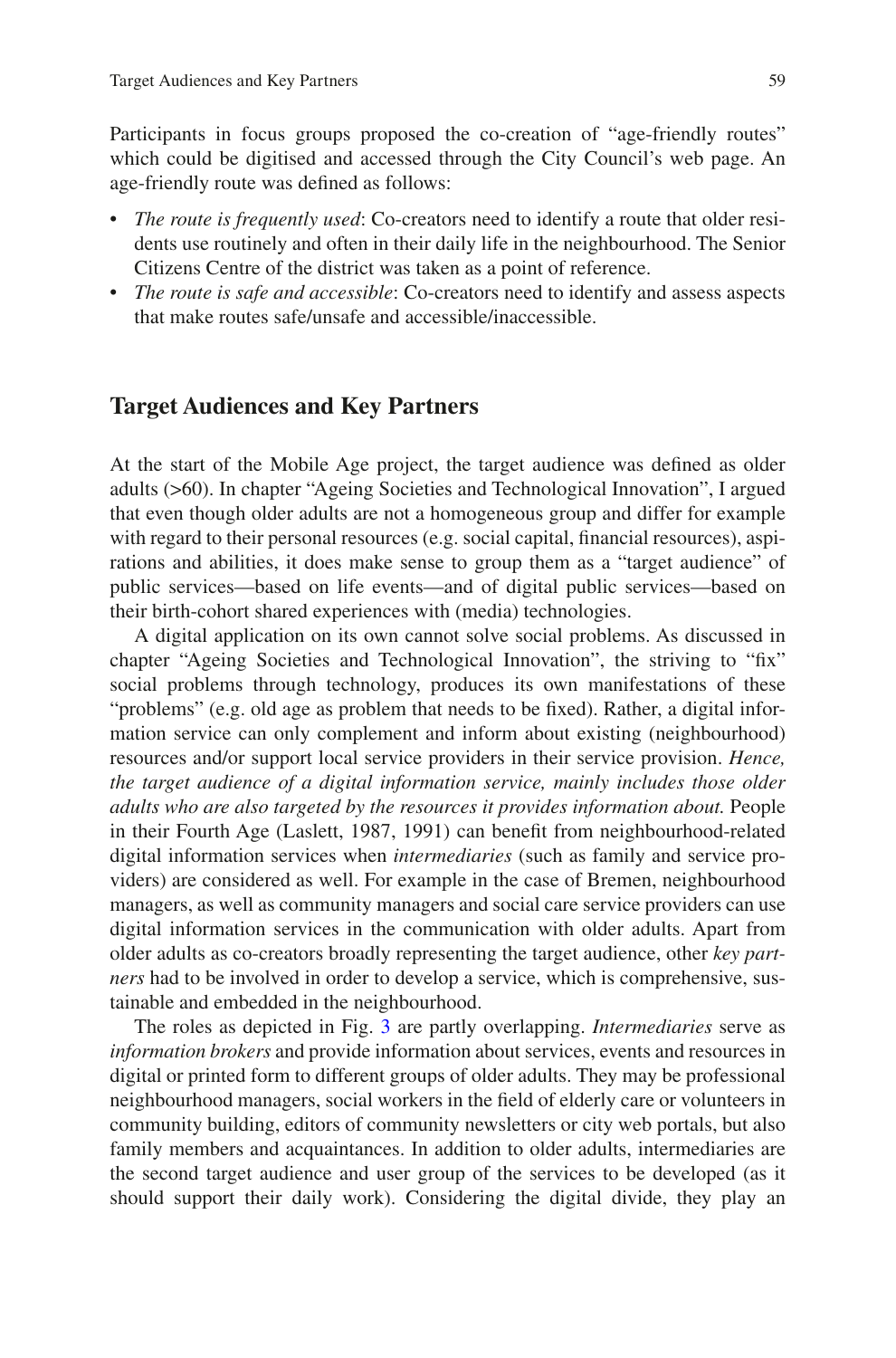<span id="page-7-0"></span>

**Fig. 3** Stakeholders in co-creation of open data-based public services

important role in making the content of a co-created digital service available to older citizens. It is hence important, that they provide input for specific tasks in the co-creation process.

*Social care service providers* are offering services to older adults in the neighbourhood. They include government units, utilities such as transport providers, social welfare organisations, religious congregations, NGOs, and commercial business (cafés, pharmacies etc.). They are the subject of the information service to be co-created. They may provide information about themselves and the details of their services and they have to agree to the publication of these data. In many cases, *local/ regional government* and *public administrations* will be initiating and managing the co-creation activities to provide financial resources, become the owner of the new service and maintain it.

A co-creation process needs *facilitators* as convenors and moderators. Facilitators in Mobile Age were either researchers (in Bremen) or experienced individuals in the work with older adults and/or groups (in Zaragoza). They supported the co-creation activities through, for example, running workshops, focus groups, and interviews. A digital service needs to be developed by *software developers***.** Developing a usercentred application may be undertaken by IT-departments of the local government (Zaragoza), research institutes (Bremen), commercial companies or civil society organisations such as the Open Knowledge Foundation.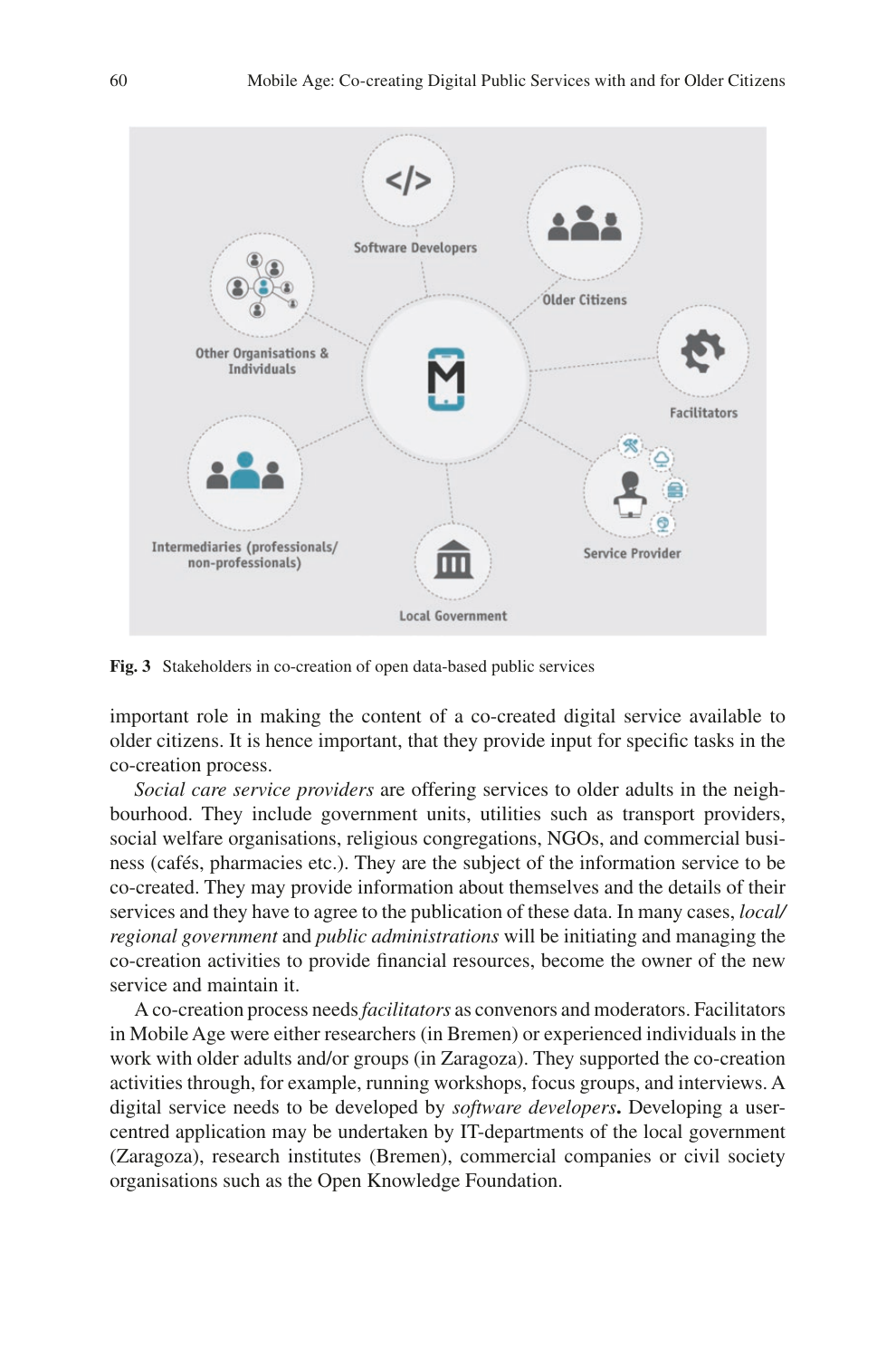Finally there are *other organisations & individuals* that have to be engaged in order to provide missing information, financial resources or support the use and outreach of the service, including for example senior citizens' organisations, senior citizens' clubs (e.g. computer clubs) but also media and journalists that may report about their co-creation activities and the service and politicians engaged on social policy and elderly care.

### **Key Resources: Information About the Neighbourhood**

Overall, the problem focus and domains of interest in the Mobile Age project related to different domains for age-friendly cities and communities as proposed by the World Health Organisation (WHO). Between the pilot sites, we had an overlap of topics as Bremen and Zaragoza shared an interest in map-based services and the importance of local infrastructure for supporting ageing-in-place. These services related to digital information and communication services (and not transaction or integration) about existing neighbourhood resources.

Figure [4](#page-8-0) depicts the interrelation of age-friendly neighbourhood resources and the personal resources of its older residents. There exists a plethora of information about the resources of a neighbourhood, however in order to participate in social life and use those resources, they need to be accessible to older adults. A digital service

<span id="page-8-0"></span>

**Fig. 4** Co-creation of a digital public information service as conducted in Bremen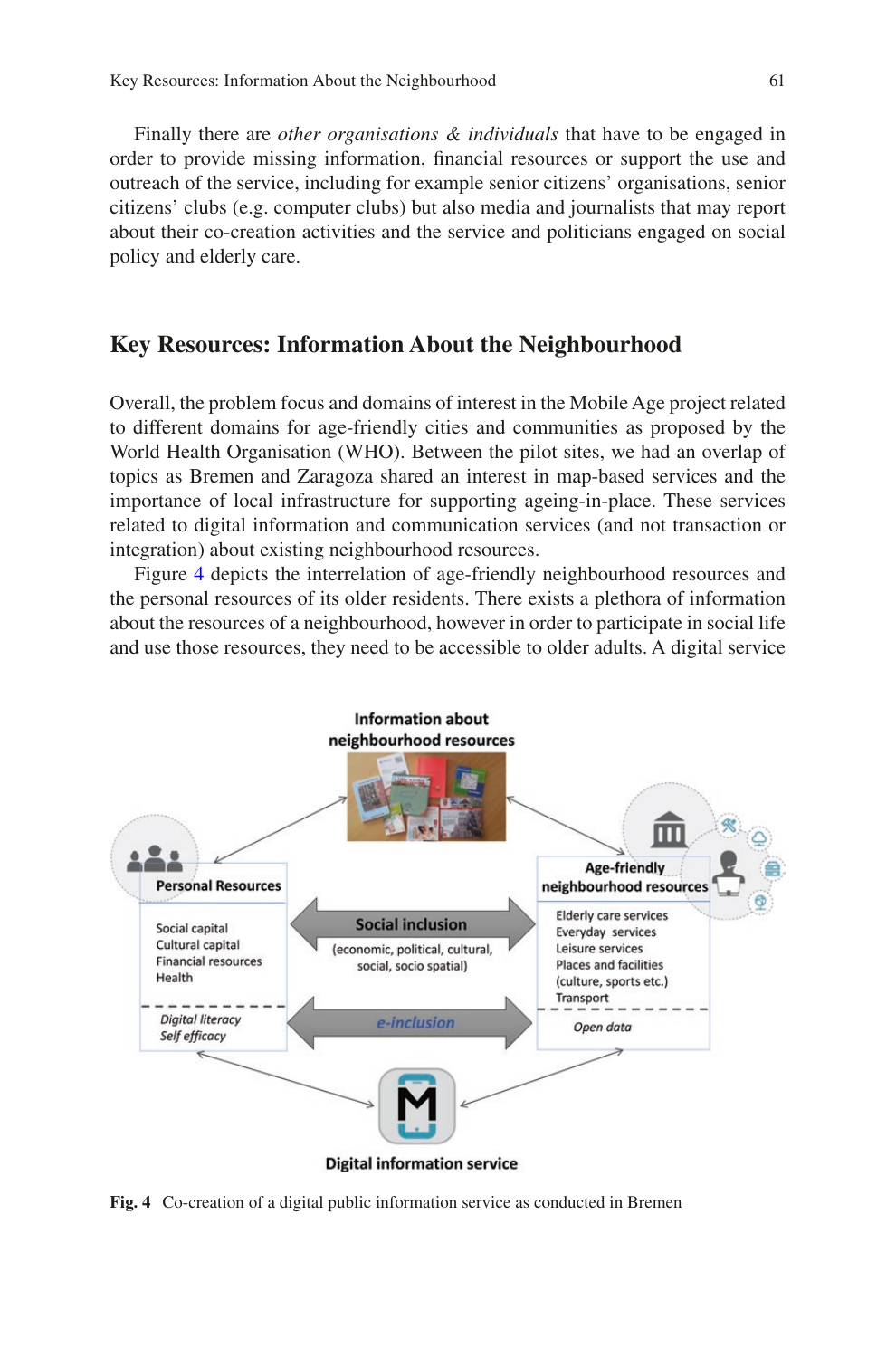may complement the information about these resources (but cannot substitute for them).

For engaging senior citizens to co-create a digital service that meets their needs and that offers gratifications to a larger group of older adults, *information about the resources in their immediate neighbourhood* has proven to be a good starting point. The co-creation process as conducted in Zaragoza also allowed for a communication service in that the citizens could propose changes to the built environment (addition grey arrows) (Fig. [5](#page-9-0)).

## **Problem Definition and Value Proposition**

The *value proposition* summarises in a few sentences in which respect the planned service will solve a particular problem and in which respect it is better than existing services. In most cases, a service may provide benefits not only to older adults, but also relieve family members or caretakers and/or save the costs of service provision for local government or social welfare organisations. Therefore, it is important that for each target audience a value proposition is defined. The problem definitions and value propositions for each of the three co-creation projects are described in detail in the respective chapters.

<span id="page-9-0"></span>

**Fig. 5** Co-creation of digital public service allowing information and communication as conducted in Zaragoza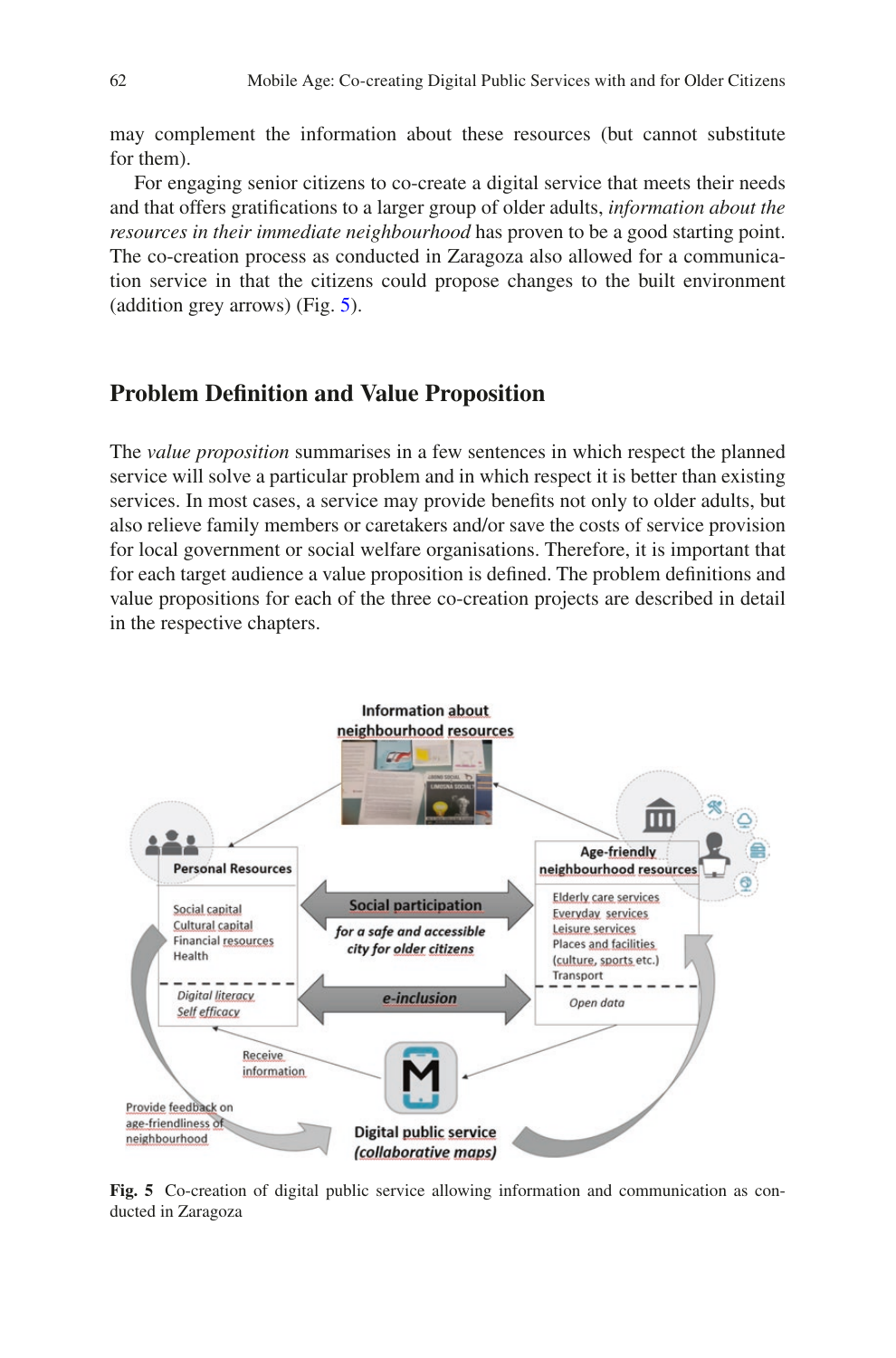#### **Solution: Output, Outcome and Sustainability**

In Mobile Age, we defined the co-created services as "*solution*" to the co-created *problem definitions*. The "output" of the projects were a demonstrator app and the co-created data, the usage of the service is its "outcome" in quantitative and qualitative terms (e.g. number of users and immediate benefits). Depending on who provides the service, quite different outcomes are to be expected. For example, in Zaragoza the map-based service was part of the local government's online service portal from the beginning and was continued after the project without any interruption or modification. In contrast, in Bremen, the map-based district guides were developed by the Mobile Age technical partner FTB on their own server and were after several months of pilot operation—migrated to the city's information portal featuring the same data, similar functionality and look & feel. A more detailed account on the output and outcome of the each of the co-creation projects is provided in the subsequent chapters.

#### **Expected Impact**

The usage of the new digital public services is an important aim in itself but in the context of public services at the same time a means to achieve more general social policy objectives such as social participation or age-friendly environments. These kinds of impacts are difficult to assess but an important argument for local governments to invest in the co-creation such digital services. However, it is possible to collect assessments by different *key partners* involved in the respective fields of elderly care and social work as well as local government. This assessment is provided for each of the three co-creation projects in the subsequent chapters.

## **Key Activities: Adopting Methods for Co-creation with Older Adults**

In Mobile Age, we identified a number of streams of activity that need to be considered for the co-creation of digital public services. These streams of activity are not sequential but run in parallel and inform each other.

- The first stream of activity concerns the *governing and managing of a co-creation process*. This includes the exploring and scoping of the project, the planning of resources as well as considerations about ethics.
- The second stream of activity covers the *continuous recruitment and engagement of stakeholders* throughout the co-creation process.
- The third stream concerns the *co-creation of a service concept*. This includes the development of ideas about the service to be co-created based on the needs and requirements of older citizens and intermediaries, the definition of a (rough) service concept and the subsequent refinement of this concept. This is based on approaches to *co-producing public services*.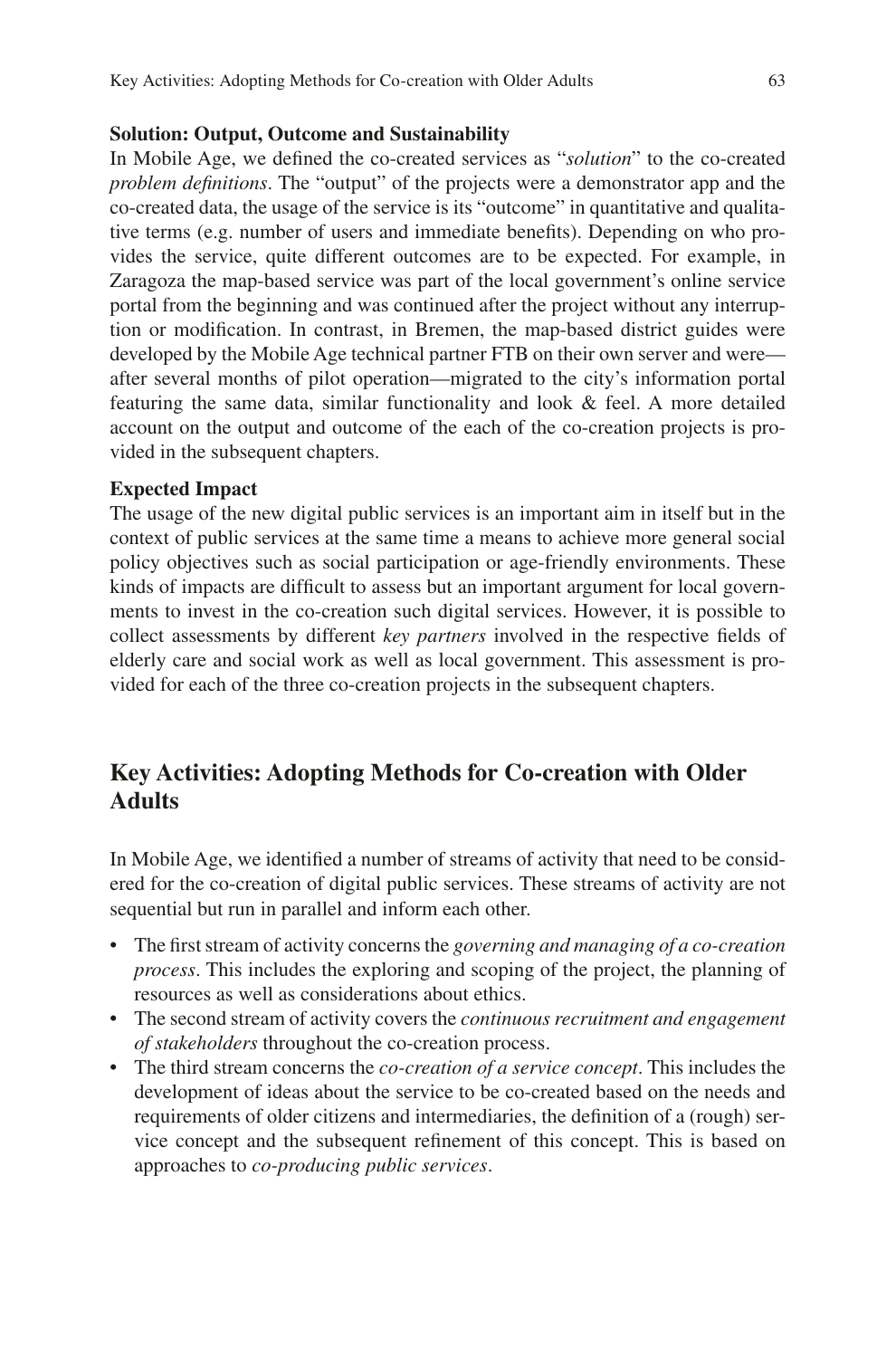- The fourth stream is concerned with (*open*) *data*. It includes the identification of existing and missing data, the collection, validation and quality checking of data, the creation and integration of open data as well as the editing of data and information. This is grounded in work on *civic open data use*.
- The fifth stream is concerned with the *co-creation of software*. This includes the identification of desired functionalities, prototyping and user testing and is based in approaches to *co-design*.
- The sixth stream of activity concerns *evaluating the co-creation process and its results*. This is a continuous activity throughout the whole process and includes formative as well summative evaluation.
- In addition, a co-creation process needs to include activities pertaining to *exploitation and dissemination*. Finally, the *service provision* needs to be considered.

These streams of activity need to facilitate the sharing of knowledge and control amongst participants and across participants and facilitators as well as enable opportunities for individual and social change. In the co-design literature, there exists a manifold of research papers and studies presenting tools and methods to involve users through e.g. *cultural probes* (e.g. Boehner, Vertesi, Sengers, & Dourish, 2007; Jarke & Maaß, 2018); *personas and scenario-based design* (e.g. Alexander & Maiden, 2004; Carroll, 2000; Neate, Bourazeri, Roper, Stumpf, & Wilson, 2019) or *walks* (e.g. Hunter, 2018; Kanstrup, Bertelsen, & Østergaard Madsen, 2014). However, there is only limited experience in the adaptation of these methods for digital public service design, which comes with its specific requirements in terms of scalability, accountability and sustainability.

One of the most common ways of eliciting users' expertise in co-production as well as co-design projects are workshops in which teams of researchers, service providers, future users and other stakeholders come together to identify challenges and develop new ideas. Depending on the design context and the quality of user participation, the interpretative weight of the design team differs. For example, Bødker, Grønbæk, and Kyng (2012) doubt whether personas are helpful in designing public services because those defining the personas cannot really comprehend and represent the heterogeneity of the target population and future users. This is in line with reports that in the case of user participation in government services, government officials doubt the relation between user participation and later acceptance because nobody can tell to which extent the people who are interested to participate represent the target user group of a service (Gidlund, 2012). Overall, there are three challenges to user participation in digital public service design, that need to be considered: (1) the target user (segments) need to be identified clearly; (2) the modes of participation need to be in line with democratic goals and (3) if citizens lack sufficient ability and skills the successful outcome may be endangered (Karlsson, Holgersson, Söderström, & Hedström, 2012).

Each of the phases in a co-creation process has its own conditions; they each require different types of methods. Figure [6](#page-12-0) provides an overview about the four distinct stages of co-creating a digital public service (as described in Fig. [1](#page-1-0)): its planning, its design (defining the problem and developing a solution) and its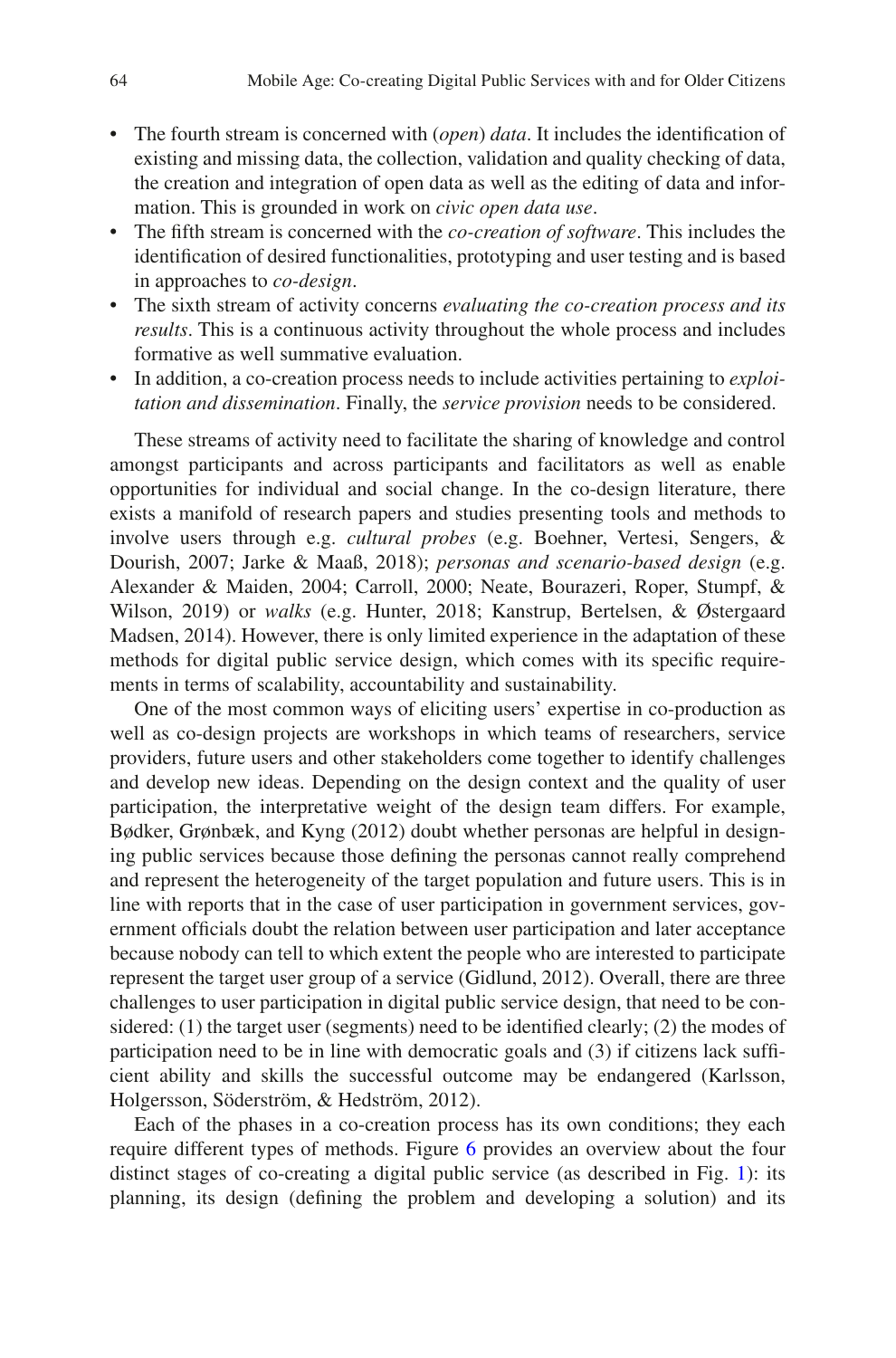<span id="page-12-0"></span>

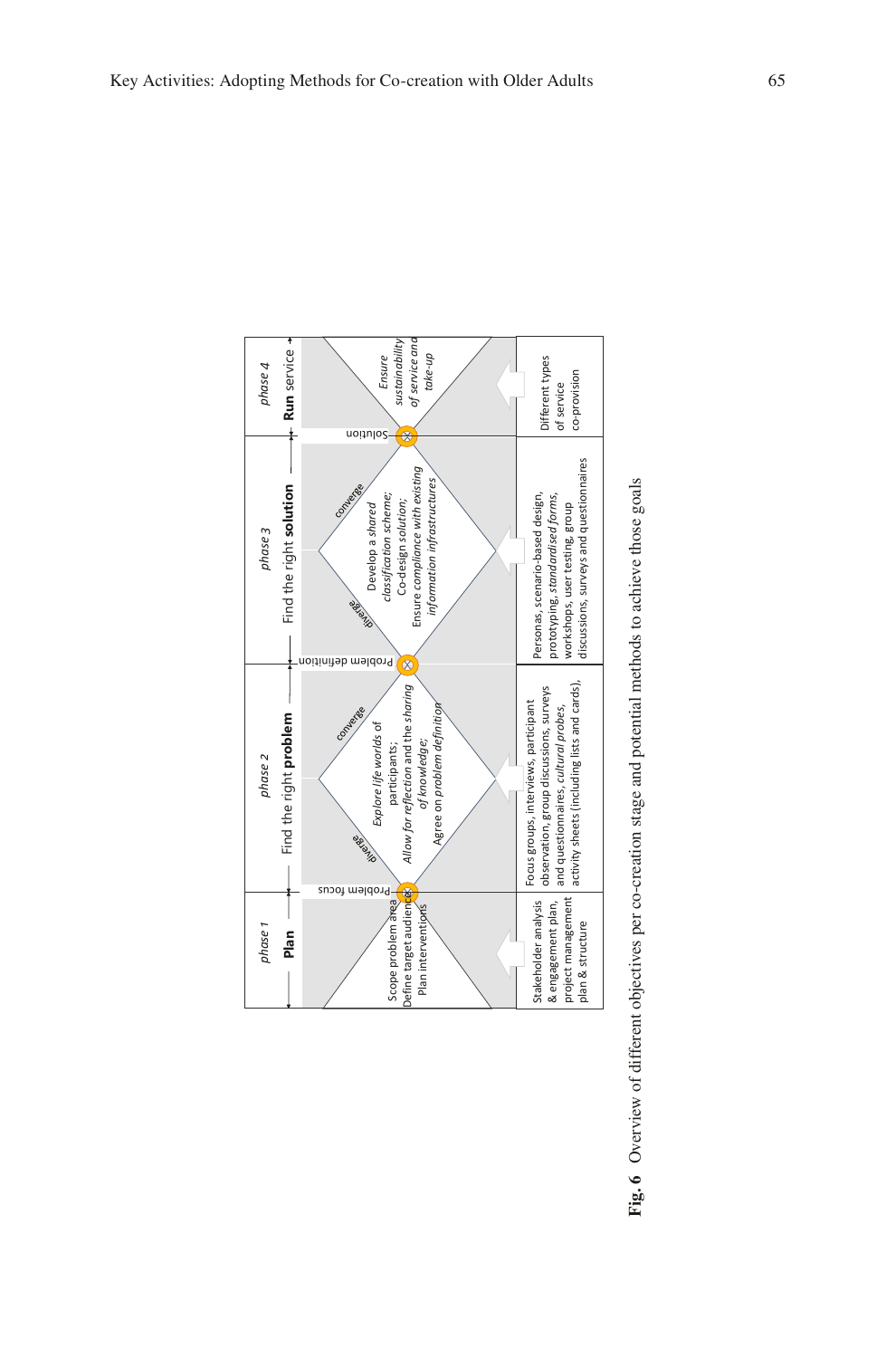provision. The figure lists some indicative methods for each of the phases and related objectives. A detailed description of each of the methods can be found in the interactive guidebook we developed after the finalisation of the Mobile Age project.<sup>[2](#page-13-0)</sup>

The abstract concepts of use and user as promoted in many participatory projects, encourage particular practices while discouraging others (Gidlund, 2012, p. 18). It is hence important to consider how different methods produce different subject-positions of citizens as co-creators. Interviews, focus groups, prototyping or user testing are well-known methods in design projects and power relations have been well-covered (e.g. Carroll, 2000; Carroll & Rosson, 2007; Neate et al., 2019; Oates, 2006; Sanders & Stappers, 2008; Simonsen & Robertson, 2013). In the following, attention is paid to methods that are less known for their use in co-creation settings and it is explored how they can be adapted to contribute to the objectives described above in Fig. [6](#page-12-0):

- *Probes* as method for
	- exploring life worlds of participants;
	- allowing for reflection and the sharing of knowledge;
	- developing a shared problem definition.
- *Standardised forms* as method for
	- developing shared classification schemes;
	- co-designing solutions.
- *Data walks* as method for
	- exploring life worlds of participants;
	- allowing for reflection and the sharing of knowledge;
	- developing a shared problem definition;
	- developing shared classification schemes;
	- co-designing solutions.

The focus is on phases 2 (find the right problem) and 3 (find the right solution). Probes, standardised forms and data walks are introduced below and their application in Mobile Age described in the respective chapters reporting from our co-creation projects in Bremen Osterholz (probes and standardised forms), Bremen Hemelingen and Zaragoza (walks and standardised forms). In chapter "Learning from Co-Creation Practice", the methods are analysed and discussed across the three co-creation projects, considering their suitability for facilitating the sharing of power, the sharing of expertise and the enabling of individual and social change in co-creation with older adults.

<span id="page-13-0"></span><sup>2</sup> <https://co-creation.mobile-age.eu/>.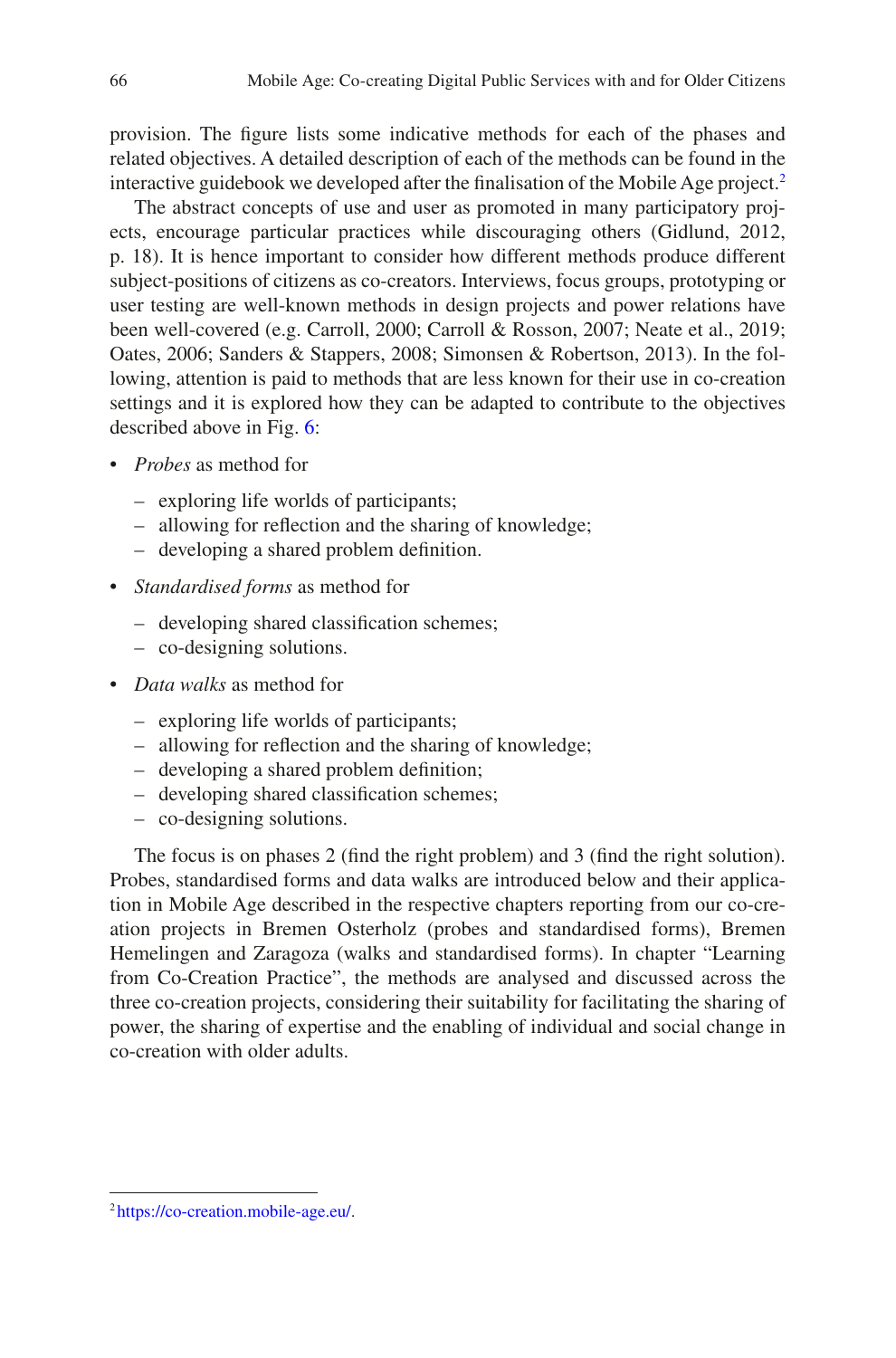#### **Probe[s3](#page-14-0)**

Probes were originally conceived by a group of researchers/designers within an EU-funded project to engage older adults in user-centred design (Gaver, Dunne, & Pacenti, 1999): The cultural probes—a pack of maps, postcards, a camera, a photo album and media diary—"were designed to provoke inspirational responses from elderly people in diverse communities" (p. 22). Gaver et al. conceived of probes as something like astronomic or surgical probes, which are left behind when researchers leave and over time return fragmentary data. The probes were part of an experimental design, in which a group of researchers wanted to explore new ways for designing technology for unfamiliar user groups.

Understanding the local cultures was necessary so that our designs wouldn't seem irrelevant or arrogant, but we didn't want the groups to constrain our designs unduly by focusing on needs or desires they already understood (Gaver et al., 1999, p. 22).

In contrast to scientific probes, cultural probes were meant to be a source for inspiration, not information. The approach aims to be a resource for surprise and creativity.

In subsequent years, probes became widely adopted in user-centred and participatory design and were amended to include concepts such as "design probes" (Mattelmäki, 2006), "technology probes" (Hutchinson et al., 2003), "mobile probes" (Hulkko, Mattelmäki, Virtanen, & Keinonen, 2004) or "digital probes" (Koch & Maaß, 2018). For Boehner, Gaver, and Boucher (2012); Boehner et al. (2007) probes are different from other social research methods as they embrace uncertainty and ambiguity and therefore invite interpretations by designers and participants:

They [probes] aim to open up possibilities, rather than converging towards singular truths, and can be understood as part of a conversation among designers and the people and places for which they design (Boehner et al., 2012, p. 185).

One way in which probes came to be appropriated was as a tool for data collection. Most studies, as Boehner et al. (2007) point out in their review, adopt probes as part of their initial investigation for understanding a particular use context. Often they are coupled with interviews and at times supplement ethnographic approaches. Some studies integrate probes in participatory design exercises; for example, similar to our approach in Mobile Age, Maaß and Buchmüller (2018) discuss the probe returns with participants. Hence across different use contexts, probes are either used to understand current use situations or for ideation and prototyping (Jarke & Maaß, 2018).

Some studies take the participatory aspects of probes further and insist that participants should also be involved in the translation of the probes into design ideas (Boehner et al., 2007, p. 1079). Others see probes as a possibility to allow participants to reflect on their own practices and to express these reflections (Boehner et al., 2007; Vetere, Davis, Gibbs, Francis, & Howard, 2006, p. 1477). Participants decide and control what information they record and share, and in so doing secure their privacy.

<span id="page-14-0"></span><sup>&</sup>lt;sup>3</sup>This section is part of an article published by Ulrike Gerhard and myself (Jarke & Gerhard, 2018).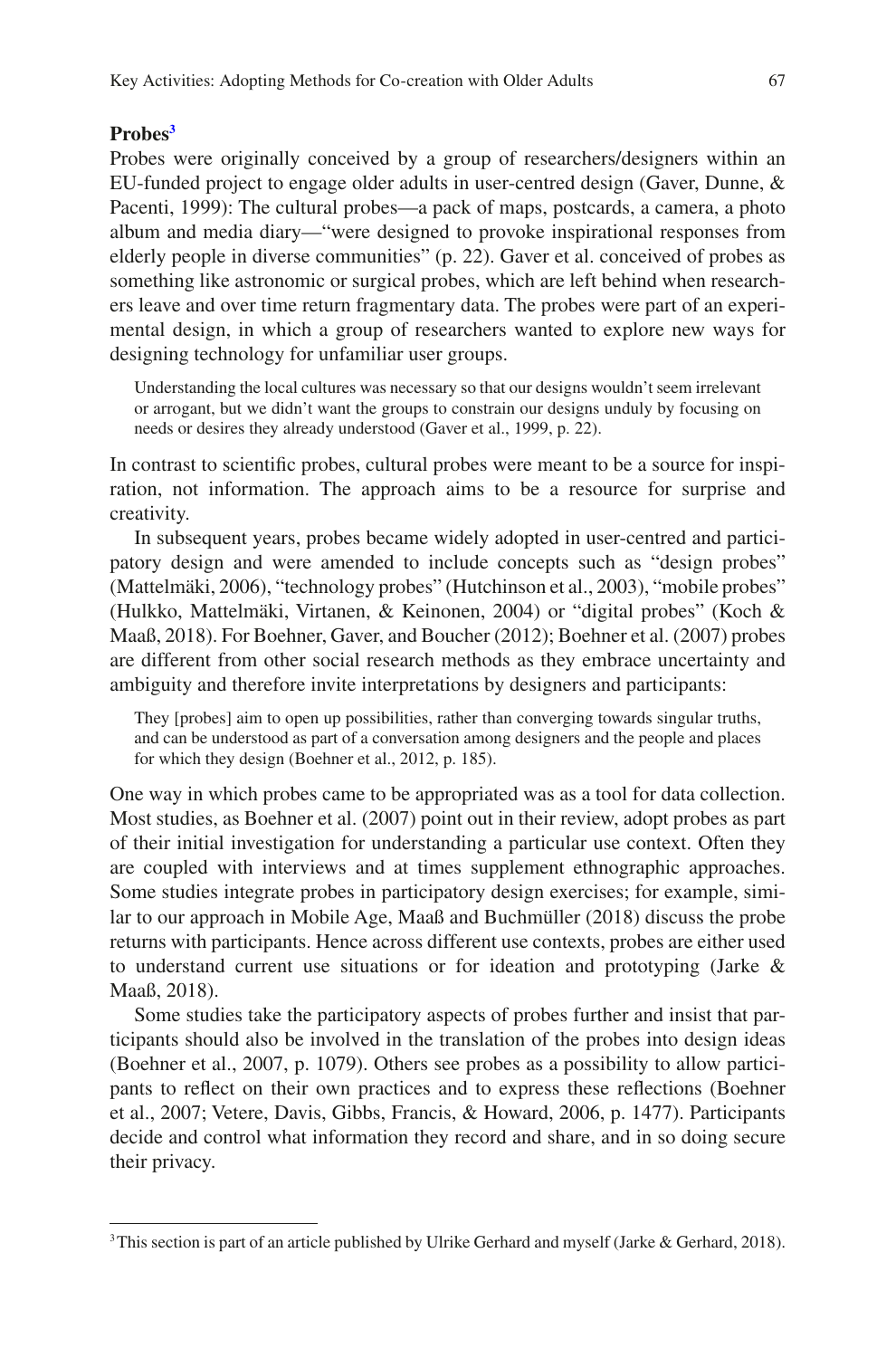Importantly are probes not an alternative formal or objective method for simply "getting data" but rather "frame an alternative account of knowledge production in HCI design" (Boehner et al., 2007, p. 1078). In their review of how HCI researchers have appropriated probes, Boehner et al. (2007) suggest that there has been a shift in the definition and interpretation of probes from response to representation: "from seeing interpretation as a researcher responding to what was expressed by the researched to seeing interpretation as a researcher ascertaining facts about the research" (p. 1082). The idea of *interpretation as response* understands the process as dialogical in the sense that researchers articulate their research questions and instruments, which are interpreted by the participants. The participants in turn respond by expressing their interpretations; researchers respond by expressing their interpretations through potential design ideas. There is never an attempt to "fix the true meaning of any particular response". In contrast, the idea of *interpretation as representation* aims to "fix the true meaning of what users said, who they are, what they do, and what they need" (p. 1083). Boehner et al. (2007) criticise that "a major focus of probes' uptake in HCI has been to use probe returns to develop objective, factual descriptions of user needs" (ibid).

In the context of co-creation, I want to propose a different understanding of the role of interpretation when using probes. Probes as boundary objects that enable/ facilitate the articulation of users' tacit knowing and the shared interpretation of their accounts. Others have pointed to the ability of probes to act as "boundary objects" (e.g. Bjögvinsson, Ehn, & Hillgren, 2012; Ehn, 2008). What is of particular interest for this book are the ways in which probes allow for collaboration and sharing of knowledge across social worlds and facilitate the ways in which expertise is being negotiated and made accessible across communities of practice.

#### **Standardised Forms**

While probes may serve as boundary objects for sharing expertise and knowledge, standardised forms are more structured boundary objects that facilitate other dimensions in co-creation processes. Standardised forms (along with methods and procedures which enforce normative practices across knowledge boundaries) provide a shared format for solving problems. They are one way to attend to the challenges posed by co-creating shared classifications and developing solutions. These objects can circulate easily and provide a standardised way of collecting information (Star & Griesemer, 1989). What is hence required are interventions that allow for the development and use of standardised forms in order to complement open methods such as probes. Standardised forms are for examples tables or templates in which data (and information) are collected. Within co-creation the structure of these tables or templates—the types of objects and their attributes—should be co-developed by citizens and reflect their life worlds.

#### **Data Walk[s4](#page-15-0)**

Walking is a human activity, engrained in urban and rural culture. It is also becoming a prominent method in projects related to co-design and critical data studies

<span id="page-15-0"></span><sup>4</sup>This section is part of an article published by myself in (Jarke, 2019).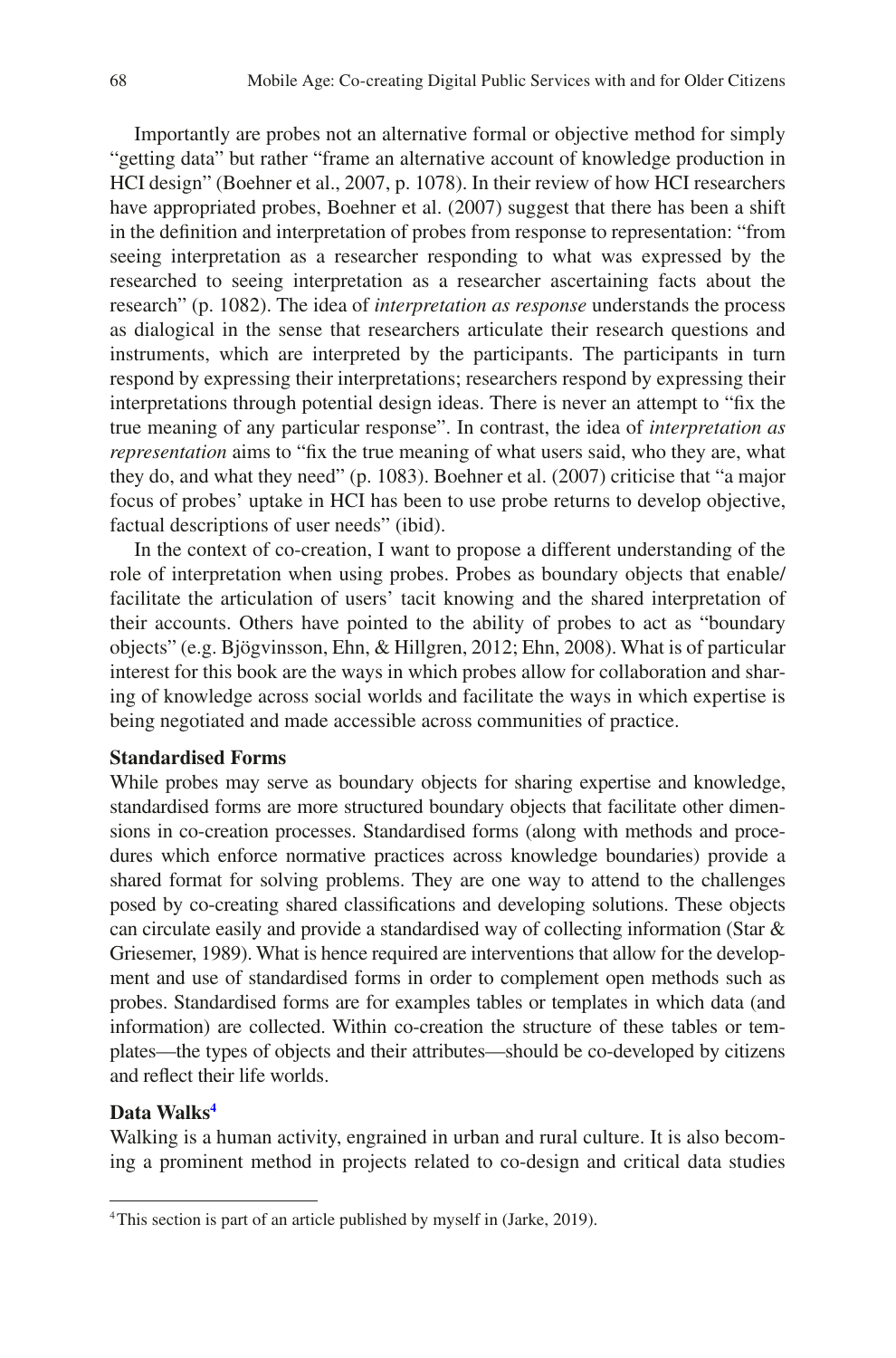(Wieringa & van Es, 2018) as well as participatory design (Kanstrup et al., 2014). What makes walks an interesting and appealing tool for engaging older citizens (critically) with data is their embeddedness in everyday urban life. Data walks have been proposed and conducted in a number of projects aiming to engage with data and putting an 'emphasis on the everyday experience of data' (Wieringa & van Es, 2018) as well as the relationality of design (Kanstrup et al., 2014).

Wieringa and van Es (2018) have mapped a number of different formats each comprising of different set-ups and goals. For example Greenfield and Kim (2011) set out to raise awareness/literacy on "networked urbanism" among citizens. Van Zoonen, Hirzalla, Engelbert, Zuijderwijk, and Schokker (2017) took city employees on walks through their own smart city. While Greenfield and Kim only delimited an area on a map, Van Zoonen et al. defined the routes beforehand. The focus of their walks was "identifying big data in the city and connecting it to political and ethical issues" (Wieringa & van Es, 2018). In so doing, Van Zoonen et al. not only raised awareness on data issues amongst civil servants, they also learned about the knowledge and beliefs of their participants with respect to the datafication of their city. Building on Greenfield and Kim, Powell (2018) experimented with different forms of data walks: initially to teach students about big data related to urban issues, later to create "bottom-up knowledge". In her walks, participants assumed different roles from note-taker to photographers. Yet another format of data walks was conducted by Hunter (2018), who did not only want to raise awareness amongst participants but also collect environmental data on specific areas and built multi-layered "dataspaces". Table [1](#page-17-0) provides an overview on these different types of walks.

In sum, one question that civic open data approaches such as data walks allow to ask is what kind of (digital) information are relevant and useful to (a variety of) older adults and what kinds of data, data visualisations and data processing (e.g. filtering, searching) are required in order to provide information about neighbourhoods. These are questions that relate to the ways in which information about neighbourhoods are being classified and presented in e.g. pocket guides, catalogues or leaflets.

#### **Summary**

Probes, standardised forms and walks are methods that were developed in specific participation approaches: cultural probes are derived from design research, standardised forms from knowledge management research and different types of walks are deployed in various forms of civic open data use. The next three chapters describe in detail how we conducted our three co-creation projects and how these methods were amended to suit our co-creation needs. The chapters feature all the other methods we adopted such as interviews, focus groups, questionnaires, card games, co-design workshops, paper and digital prototyping, and user tests. In chapter "Learning from Co-Creation Practice", these methods are analysed and discussed with respect to enabling us to share control and knowledge with and amongst different groups of co-creators, and ultimately facilitating individual and social change.